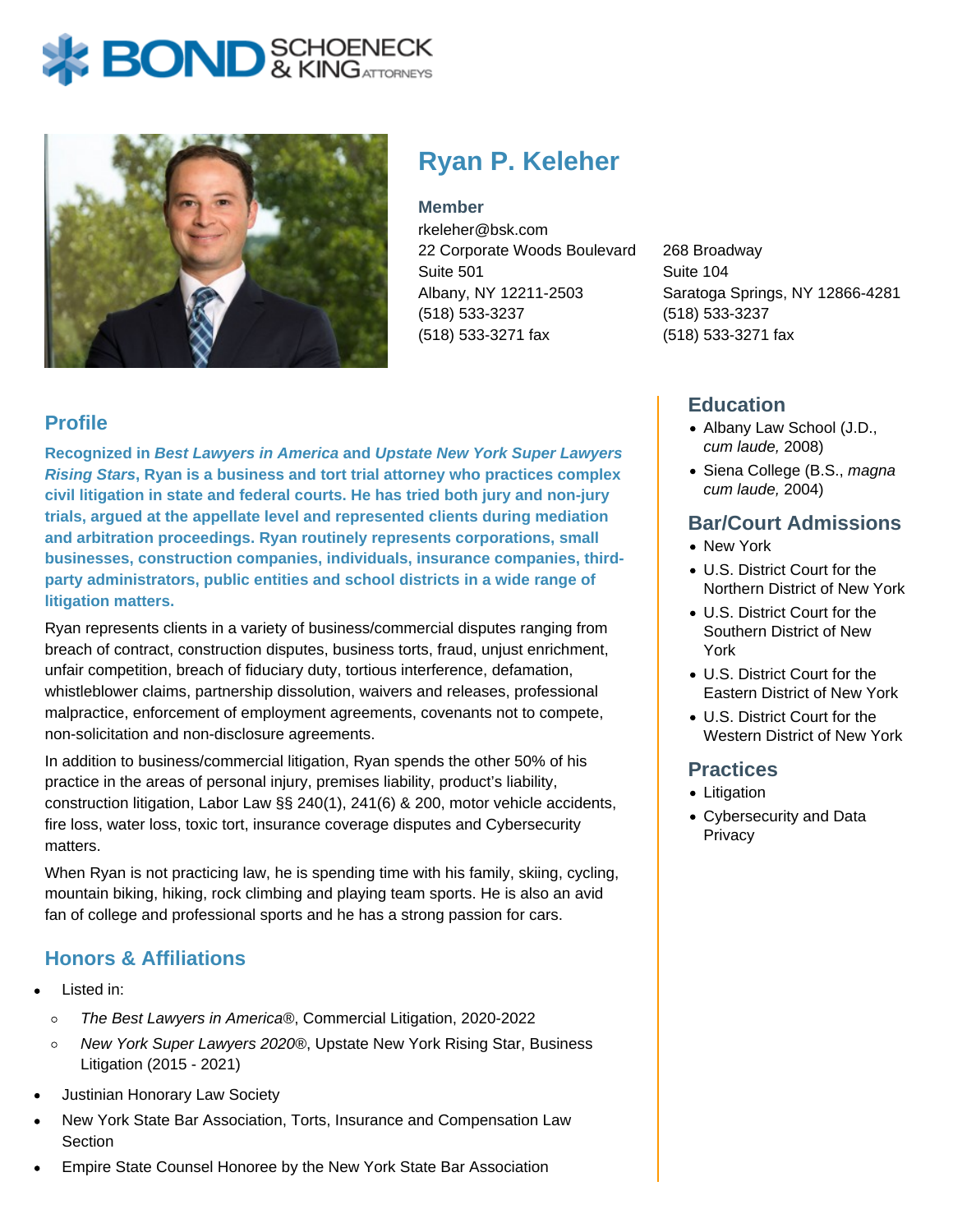

- NDNY Federal Court Bar Association
- Albany County Bar Association
- Saratoga County Bar Association
- 21st Century Leadership Society
- Winner, Domenick L. Gabrielli Appellate Advocacy Moot Court Competition
- Semi-finalist, Karen C. McGovern Senior Prize Trials
- Spong Constitutional Law Moot Court Invitational

#### **Representative Presentations**

- Panelist, Workers' Compensation Lien Recovery, Loss Transfer, Third Party Actions, Grave Injury and Settlement of Third-Party Actions, PMA Management Claims Managers, April 7, 2021
- Presenter, FAZ Forensics, Defenses to Premises Liability and Motion Practice, October 24, 2019
- Moderator, Cybersecurity & GDPR Update, Albany Business Review, April 16, 2019
- Presenter, Associations and the Law: Selected Tips, Tricks and Hacks, ESSAE, April 12, 2019
- Presenter, Keeping Current with New York Automobile Litigation, New York State Bar Association, February 15, 2018
- How To Get Your Social Media, Email and Text Evidence Admitted (And Keep Theirs Out), National Business Institute, April 28, 2017
- Panelist, Fall Insurance Forum Ferraro Amodio & Zarecki CPAs, December 2, 2016
- Moderator, Intro to Civil Practice Skills: Torts and Insurance Law, New York State Bar Association, October 29, 2015
- Panelist, Everything You Don't Know About E-Discovery (But Wish You Did), National Business Institute, January 21, 2015
- Panelist, Legal Aspects of Insurance Claims and Fraud Forum

# **Representative Publications**

- "Court Rules that Red Wing Has a Vested Right to Mine its Property," Materials Matter, Fall 2020
- Legal Alert, "Cybersecurity and Data Privacy: A Proposed New York State Regulation Requires First-Of-Their-Kind Cybersecurity Requirements for Financial Services Companies," September 2016
- Legal Alert, "Appellate Division, First Department Creates a Defamation by Implication Standard," June 2014
- Legal Alert, "Federal Court Decision Interprets Meaning of Prejudice Under Amendment to New York Insurance Law § 3420," February 2013

# **Other Activities**

- Founder and President, Capital Region Connections
- Board of Directors, Court Appointed Special Advocates of New York State